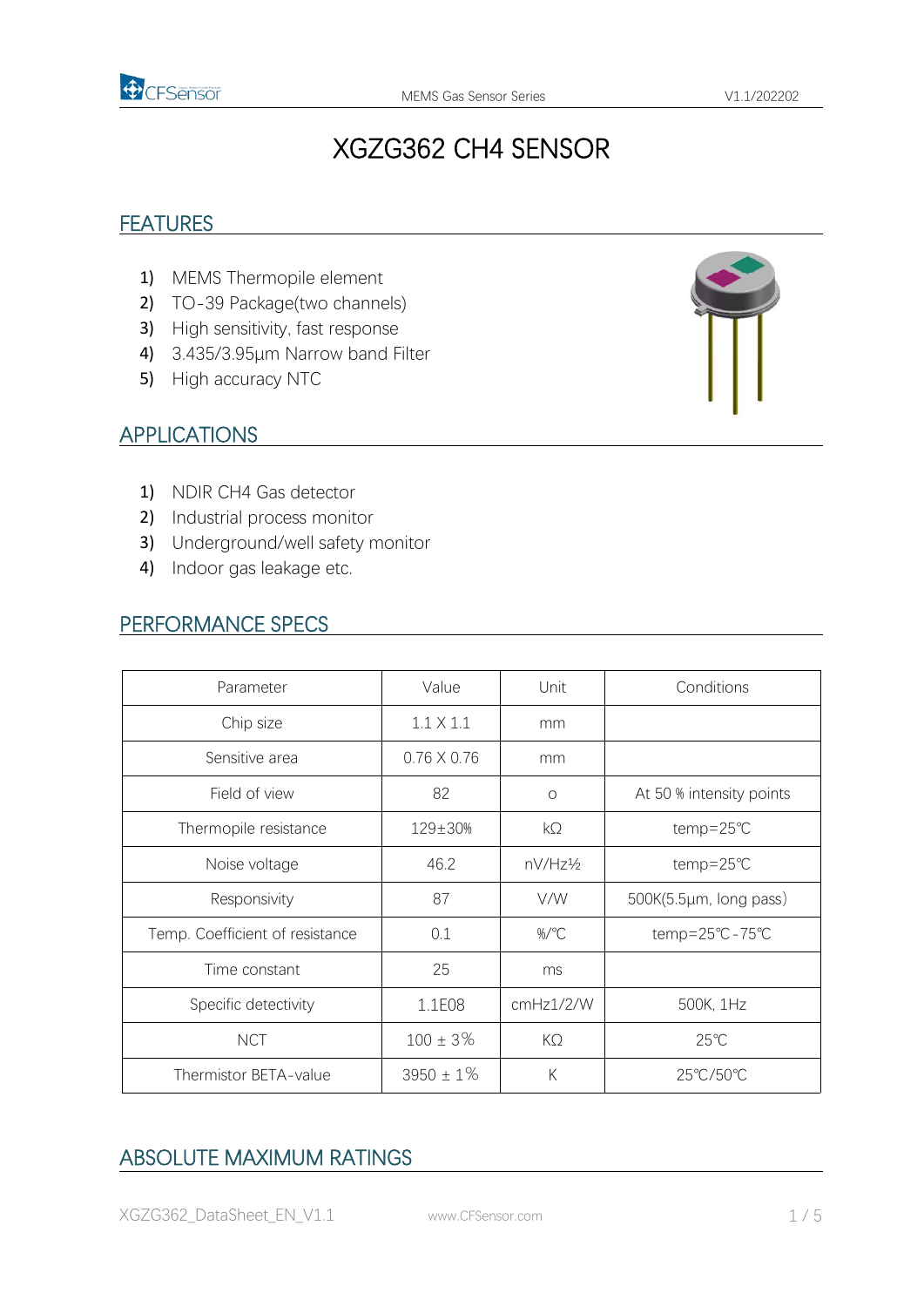| <b>D</b> CFSensor     | <b>MEMS Gas Sensor Series</b> | V1.1/202202 |
|-----------------------|-------------------------------|-------------|
| Parameter             | Valuel                        | Unit        |
| Operating temperature | $-20$ to $+100$               |             |
| Storage Temperature   | -40 to +125                   |             |

### **OPTICAL CURVES**



### IR FILTER CHARACTERISTICS

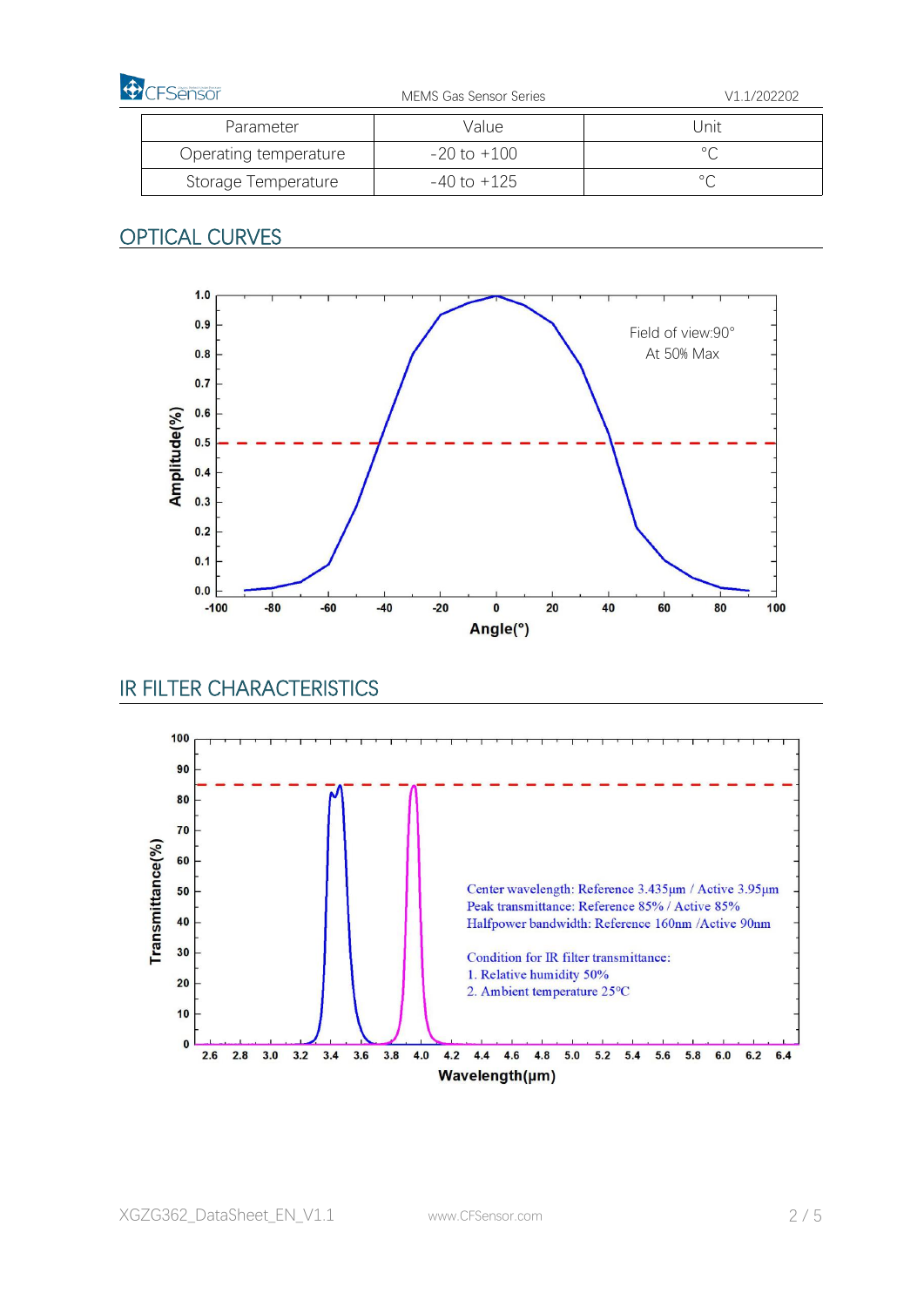### MECHANICAL DIMENSION



# ELECTRICAL CONNECTIONS

| Pin        |  |                             |            |
|------------|--|-----------------------------|------------|
| Definition |  | Thermopile $1$ Thermopile 2 | <b>GND</b> |

i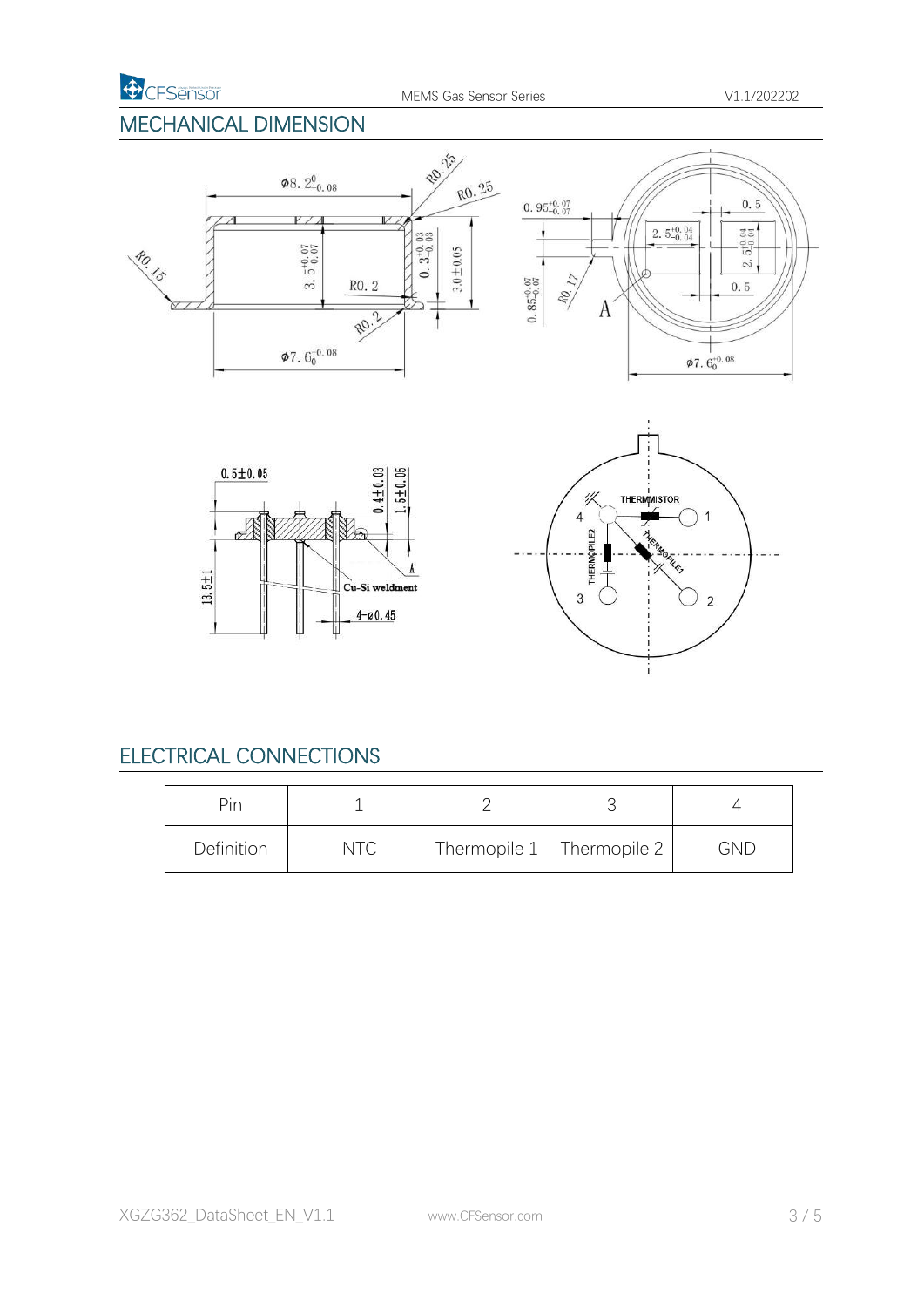

### 【 SAFETY NOTES 】

Using these sensors products may malfunction due to external interference and surges, therefore, please confirm the performance and quality in actual use. Just in case, please make a safety design on the device (fuse, circuit breaker, such as the installation of protection circuits, multiple devices, etc.), so it would not harm life, body, property, etc even a malfunction occurs.

To prevent injuries and accidents, please be sure to observe the following items:

●The driving current and voltage should be used below the rated value.

●Please follow the terminal connection diagram for wiring. Especially for the reverse connection of the power supply, it will cause an accident due to circuit damage such as heat, smoke, fire, etc.

●In order to ensure safety, especially for important uses, please be sure to consider double safety circuit configuration.

●Do not apply pressure above the maximum applied pressure. In addition, please be careful not to mix foreign matter into the pressure medium. Otherwise, the sensor will be discarded, or the media will blew out and cause an accident.<br>●Be careful when fixing the product and connecting the pressure inlet. Otherwise, accidents may occur

due to sensor scattering and the blowing out of the media.

●Because the sensor PIN is sharp, please be careful not to hurt your body when using it.

### 【 WARRANTY 】

The information in this sheet has been carefully reviewed and is believed to be accurate; however, no responsibility is assumed for inaccuracies. Furthermore, this information does not convey to the purchaser of such devices any license under the patent rights to the manufacturer. CFSensor reserves the right to make changes without further notice to any product herein. CFSensor makes no warranty, representation or guarantee regarding the suitability of its product for any particular purpose, nor does CFSensor assume any liability arising out of the application or use of any product or circuit and specifically disclaims any and all liability, including without limitation consequential or incidental damages. Typical parameters can and do vary in different applications. All operating parameters must be validated for each customer application by customer's technical experts. CFSensor does not convey any license under its patent rights nor the rights of others.

### 【 CONTACT 】

CFSensor 14-15F/4Bldg High-Tech Park High-Tech Area Wuhu P.R.C.241000 Tel/Fax:+86 18226771331 Email:INFO@CFSensor.com